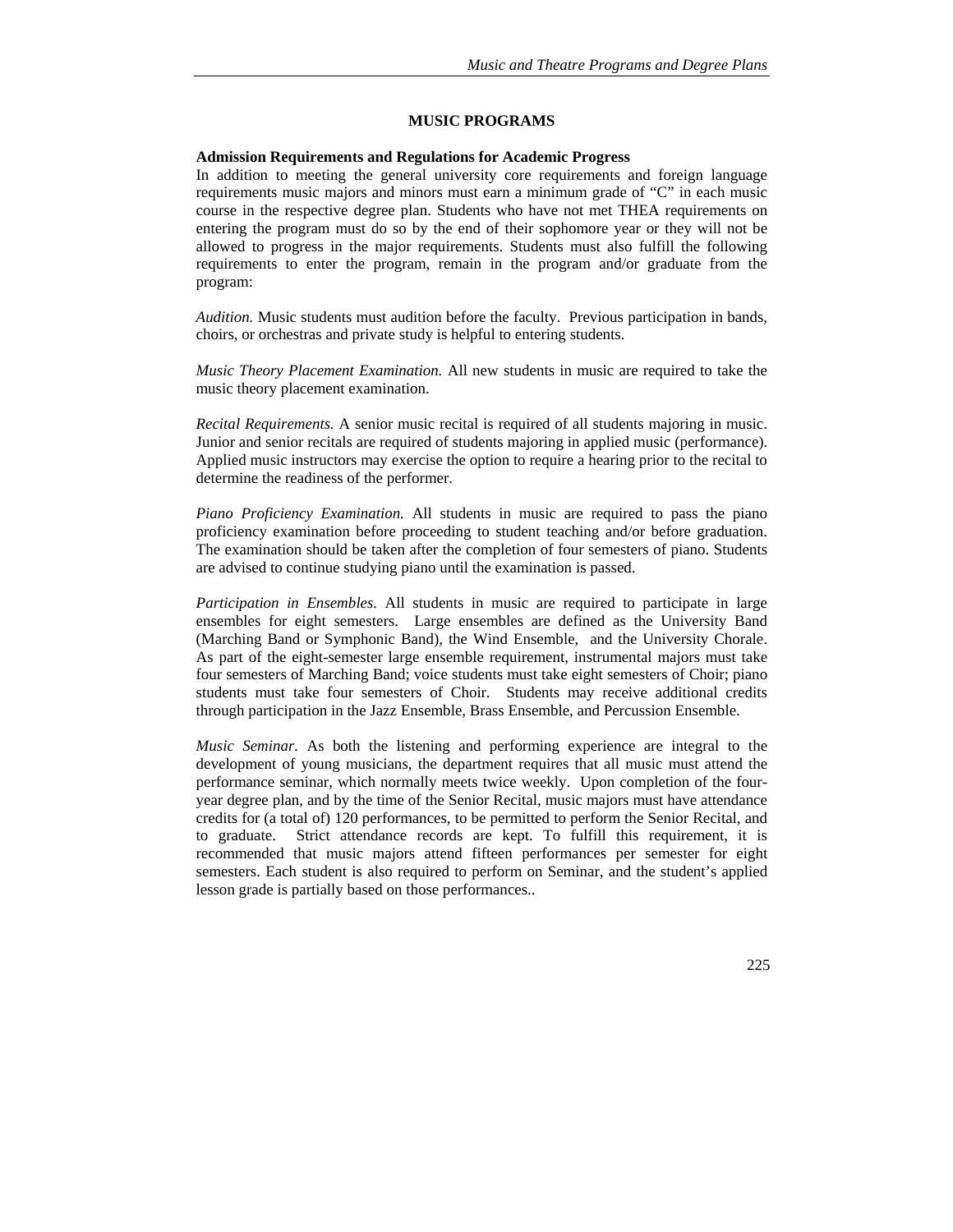*Attendance at Concerts and Recitals.* Music students are strongly encouraged to attend all music concerts and recitals presented by the department.

*Semester Applied Music Examinations.* Each student is required to perform before a faculty committee for evaluation at the end of each semester.

*Mid-Level Proficiency Examinations.* Each student will undergo Mid-Level Proficiency Examinations in Music Theory and Performance at the end of the Sophomore year. The examinations must be passed before entering 3000 level music courses in each area of examination.

*Performance Option: Applied Music* Majors. Students must receive departmental approval prior to entering the performance option. Students entering the Bachelor of Music degree with the Performance option must then receive the grade of B or above in all applied music courses. Those who earn a grade below B must repeat the course to receive credit.

*Transfer Credits.* Students transferring from other institutions must validate their standing in applied music through a music audition and their standing in music theory through the music theory placement examination.

*Recommended Foreign Languages for Music Majors.* Since all majors in the Brailsford College of Arts and Sciences Department of Music and Drama are required to complete six semester hours of a foreign language, the recommended languages for music majors are French or Spanish.

## **BACHELOR OF ARTS IN MUSIC DEGREE PROGRAM REQUIREMENTS**

**Core Curriculum** ................................................................................................... **42 SCH**  All Music Core Curriculum requirements are shown in the suggested degree program.

**Major Requirements** ....................................................................................... **61-66 SCH**  Applied Music (piano, voice, wind, or percussion instruments), Large Ensemble (band or choir). MUSC 1211, 1221, 1233, 1243, 1413, 1551, 1561, 2211, 2213, 2221, 2223, 2323, 2551, 2561, 3212, 3222, 3313, 3323, 4012; Music Electives

Note: Students whose major instrument is piano should not enroll in functional piano.

**Support Area and Minor Requirements** .............................................................. **18 SCH**  Note: In addition to the above music courses student majoring in voice must take: MUSC 1611, 1621, 1631, 1641

**Elective Minor. Note: Depending upon the chosen field, the minor requirements may exceed 18 SCH.**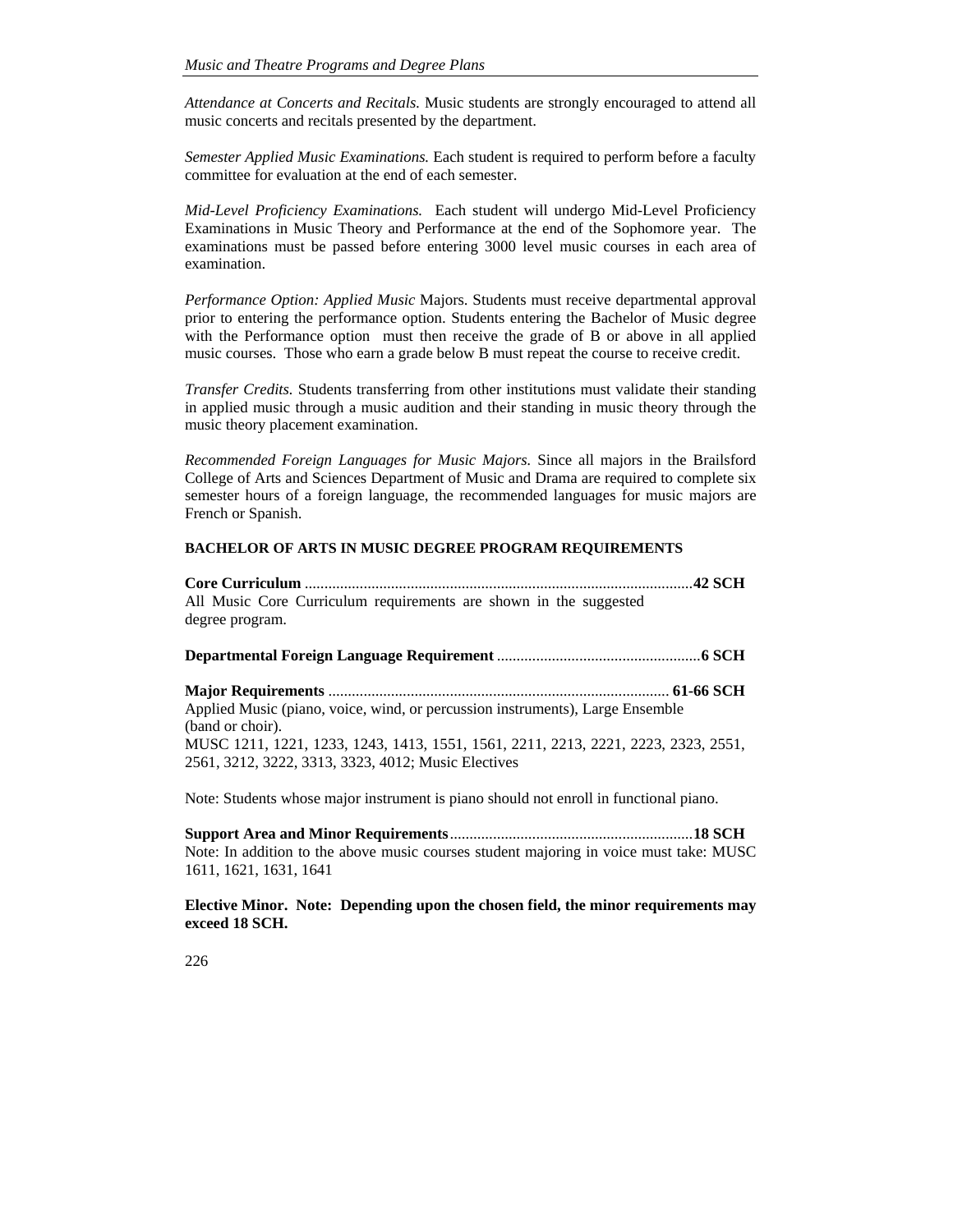**Other requirements for graduation:** *Music Seminar, (8 semesters) Senior recital and Piano Proficiency Examination*

|--|--|--|--|

**Requirements for Music as a Minor Field** ........................................................... **19 SCH Students who wish to minor in music must consult with a music faculty advisor for information before enrolling in music courses. Previous participation in band, choir, and orchestra is desirable, but not mandatory.** 

| MUSC 1253, 1263, or MUSC 1233, 1243 |  |
|-------------------------------------|--|
|                                     |  |
|                                     |  |
| MUSC 2323 or 2333                   |  |
|                                     |  |
|                                     |  |

**\*Students whose applied area is piano must choose an additional two semester credit hour music course after consultation with a music faculty advisor.** 

## **MUSIC SUGGESTED DEGREE PROGRAM SEQUENCE**

#### **FRESHMAN YEAR**

| <b>First Semester</b> |                                         | <b>Hours</b> | <b>Second Semester</b> |                                         | <b>Hours</b> |
|-----------------------|-----------------------------------------|--------------|------------------------|-----------------------------------------|--------------|
| <b>MUSC</b>           | <b>Applied Music</b>                    | 2            | <b>MUSC</b>            | <b>Applied Music</b>                    | 2            |
| <b>MUSC 1233</b>      | Music Theory                            | 3            | <b>MUSC 1243</b>       | Music Theory                            | 3            |
| <b>MUSC 1211</b>      | Sight Sing/Ear Train I                  | 1            | <b>MUSC 1221</b>       | Sight-Sing/Ear Train II                 | 1            |
| <b>MUSC 1551</b>      | <b>Functional Piano for</b><br>Majors I | 1            | <b>MUSC 1561</b>       | <b>Functional Piano for</b><br>Majors I | 1            |
| <b>MUSC</b>           | Large Ensemble                          | 1            | <b>MUSC</b>            | Large Ensemble                          | 1            |
| <b>ENGL 1123</b>      | Freshman Composition I                  | 3            | <b>ENGL 1133</b>       | Freshman Composition II                 | 3            |
| <b>SPCH 1003</b>      | Fund. of Speech<br>Communication        | 3            | <b>HIST 1313</b>       | U.S. to 1876                            | 3            |
| <b>POSC 1113</b>      | American Government I                   | 3            | <b>POSC 1123</b>       | American Government II                  | 3            |
| <b>Total</b>          |                                         | 17           | <b>Total</b>           |                                         | 17           |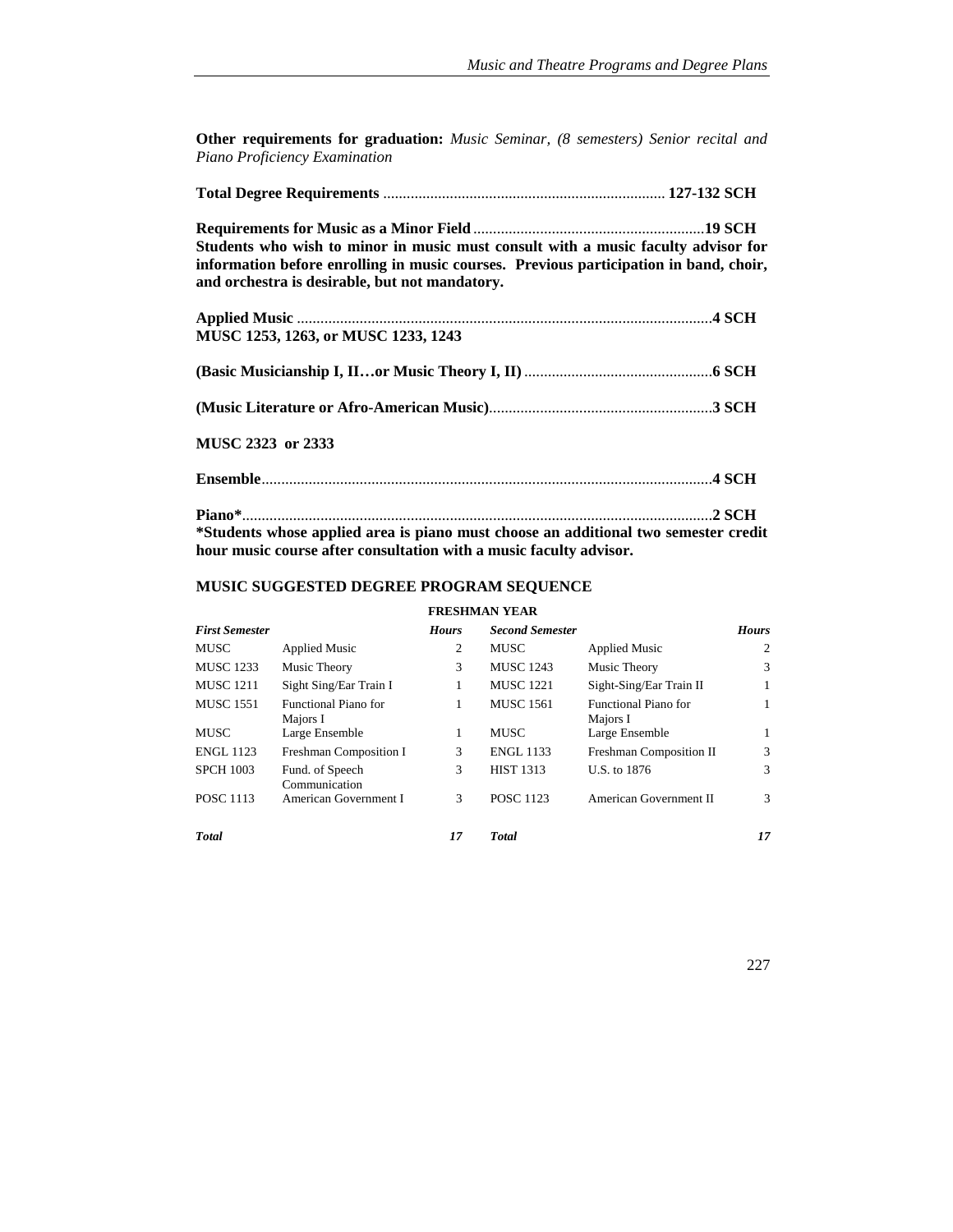|                       |                                    |                | <b>SOPHOMORE YEAR</b>  |                                   |                |  |  |
|-----------------------|------------------------------------|----------------|------------------------|-----------------------------------|----------------|--|--|
| <b>First Semester</b> |                                    | <b>Hours</b>   | <b>Second Semester</b> |                                   | <b>Hours</b>   |  |  |
| MUSC                  | <b>Applied Music</b>               | 2              | MUSC                   | <b>Applied Music</b>              | 2              |  |  |
| <b>MUSC 2213</b>      | Music Theory                       | 3              | <b>MUSC 2223</b>       | Music Theory                      | 3              |  |  |
| <b>MUSC 2211</b>      | Sight Sing/Ear Train III           | $\mathbf{1}$   | <b>MUSC 2221</b>       | Sight Sing/Ear Train IV           | $\mathbf{1}$   |  |  |
|                       | Humanities                         | 3              | <b>MUSC 2561</b>       | Functional Piano for<br>Majors IV | 1              |  |  |
| MUSC                  | Large Ensemble                     | 1              | MUSC                   | Large Ensemble                    | 1              |  |  |
| <b>MUSC 2551</b>      | Functional Piano for<br>Majors III | 1              | <b>MUSC 2323</b>       | Music Literature                  | 3              |  |  |
|                       | <b>Natural Science</b>             | 3              |                        | Social and Behavioral<br>Sciences | 3              |  |  |
| Language              | SPAN 1013 or FREN 1013             | 3              | Language               | SPAN 1023 or FREN 1023            | 3              |  |  |
| <b>Total</b>          |                                    | 17             | <b>Total</b>           |                                   | 17             |  |  |
| <b>JUNIOR YEAR</b>    |                                    |                |                        |                                   |                |  |  |
| <b>First Semester</b> |                                    | <b>Hours</b>   | <b>Second Semester</b> |                                   | <b>Hours</b>   |  |  |
| <b>MUSC</b>           | <b>Applied Music</b>               | $\overline{c}$ | <b>MUSC</b>            | <b>Applied Music</b>              | $\mathfrak{2}$ |  |  |
| <b>MUSC 3212</b>      | Analysis of Music                  | 2              | <b>MUSC 3222</b>       | Analysis of Music                 | $\overline{2}$ |  |  |
|                       | <b>Natural Science</b>             | 3              | MUSC                   | Large Ensemble                    | 1              |  |  |
| <b>MUSC 1413</b>      | Music Technology                   | 3              | <b>MUSC 3323</b>       | Music History                     | 3              |  |  |
| <b>MUSC 3313</b>      | <b>Music History</b>               | 3              | <b>HIST 1323</b>       | The U.S.-1876 to Present          | 3              |  |  |
| MUSC                  | Ensemble                           | 1              | <b>MATH 1113</b>       | College Algebra                   | 3              |  |  |
| <b>Total</b>          |                                    | 14             | <b>Total</b>           |                                   | 14             |  |  |
|                       |                                    |                | <b>SENIOR YEAR</b>     |                                   |                |  |  |
| <b>First Semester</b> |                                    | <b>Hours</b>   | <b>Second Semester</b> |                                   | <b>Hours</b>   |  |  |
| MUSC                  | <b>Applied Music</b>               | 2              | MUSC                   | <b>Applied Music</b>              | $\overline{2}$ |  |  |
| MUSC                  | Large Ensemble                     | 1              | <b>MUSC</b>            | Large Ensemble                    | 1              |  |  |
|                       | <b>Minor Requirements</b>          | 9              |                        | Minor Requirements                | 9              |  |  |
| <b>MUSC 4012</b>      | Conducting                         | $\overline{c}$ |                        | Elective (Non Music)              | 3              |  |  |
|                       | <b>Music Electives</b>             | 3              |                        | Visual and Performing Arts        | 3              |  |  |
| Total                 |                                    | 17             | <b>Total</b>           |                                   | 18             |  |  |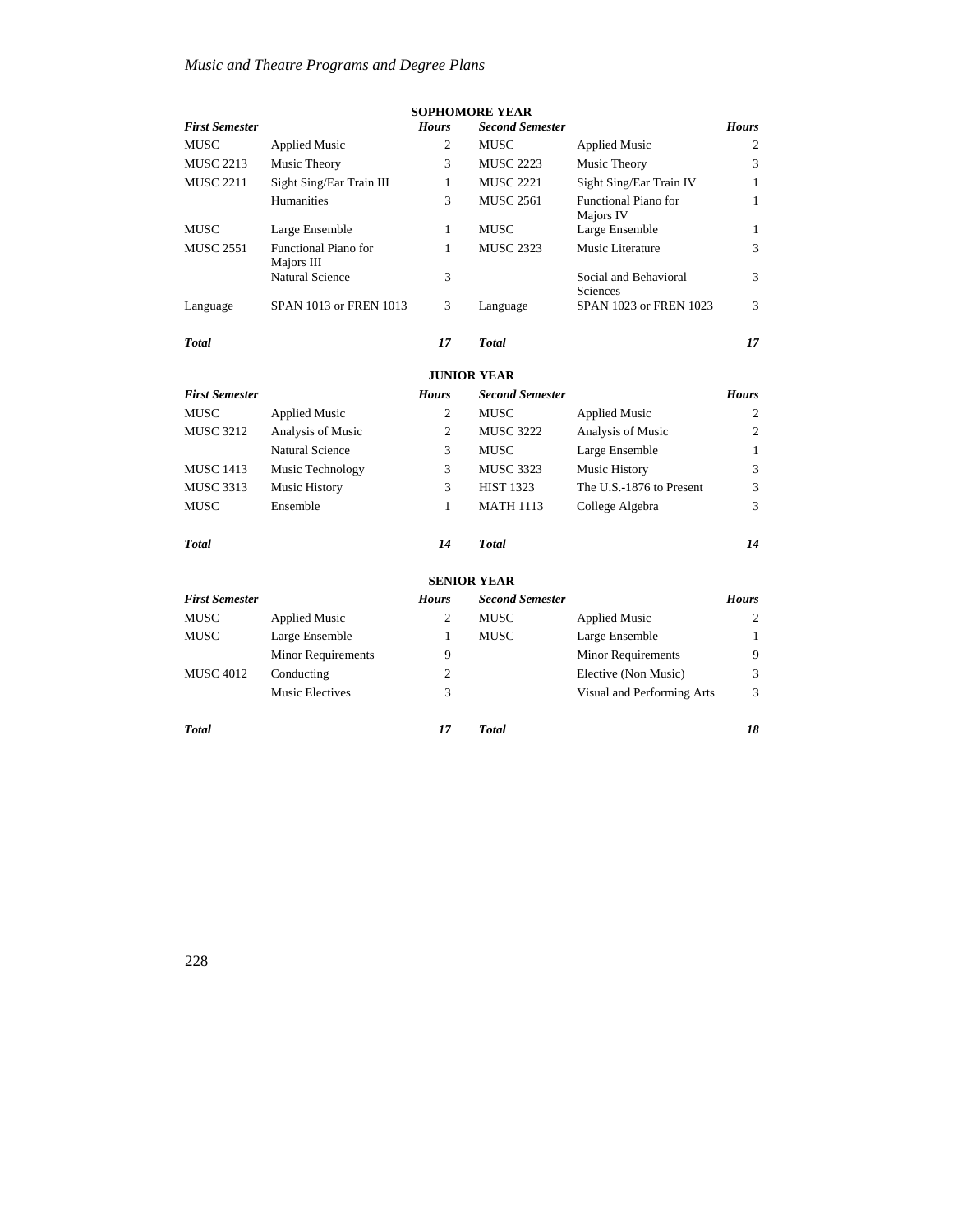## **APPLIED MUSIC PROGRAM**

The following course numbers are used for private lessons for Piano, Voice, Brass, Woodwinds, and Percussion. Lessons of one credit hour are primarily for minor and secondary students. Lessons of two credits are for Bachelor of Arts and for All-Level certification students. Lessons of three hours are for Bachelor of Music students following the Performance option. Performances in seminar and performance exams (juries) are required.\*

|             | Piano          | Voice     |                   |
|-------------|----------------|-----------|-------------------|
| <b>MUSC</b> | 1531-1512-1513 | 1632-1613 |                   |
| <b>MUSC</b> | 1541-1522-1523 | 1642-1623 |                   |
| <b>MUSC</b> | 2511-2512-2513 | 2632-2613 |                   |
| <b>MUSC</b> | 2521-2522-2523 | 2642-2623 |                   |
| <b>MUSC</b> | 3512-3513      | 3612-3613 |                   |
| <b>MUSC</b> | 3522-3523      | 3622-3623 |                   |
| <b>MUSC</b> | 4512-4513      | 4612-4613 |                   |
| <b>MUSC</b> | 4522-4523      | 4622-4623 |                   |
|             |                |           |                   |
|             |                | Woodwind  |                   |
|             | <b>Brass</b>   |           | <b>Percussion</b> |
| <b>MUSC</b> | 1712-1713      | 1812-1813 | 1912-1913         |
|             |                |           |                   |
| <b>MUSC</b> | 1722-1723      | 1822-1823 | 1922-1923         |
| <b>MUSC</b> | 2712-2713      | 2812-2813 | 2912-2913         |
| <b>MUSC</b> | 2722-2723      | 2822-2823 | 2922-2923         |
| <b>MUSC</b> | 3712-3713      | 3812-3813 | 3912-3913         |
| <b>MUSC</b> | 3722-3723      | 3822-3823 | 3922-3923         |
| <b>MUSC</b> | 4712-4713      | 4812-4813 | 4912-4922         |

Piano - Private lessons. The study of selected solo literature together with technical etudes for the piano.

Voice - Private lessons. The study of selected solo literature together with related studies for the voice.

Brass - Private lessons. The study of selected solo literature together with technical etudes for brass instruments (trumpet, French horn, trombone, euphonium, and tuba).

Woodwinds - Private lessons. The study of selected solo literature together with technical etudes for woodwind instruments (flute, oboe, clarinet, saxophone, and bassoon).

Percussion - Private lessons. The study of selected solo literature together with technical etudes for percussion instruments.

\*Preparation for the senior recital comprises a significant portion of the 4000 level of private study; the recital should be performed during the  $8<sup>th</sup>$  semester of private study.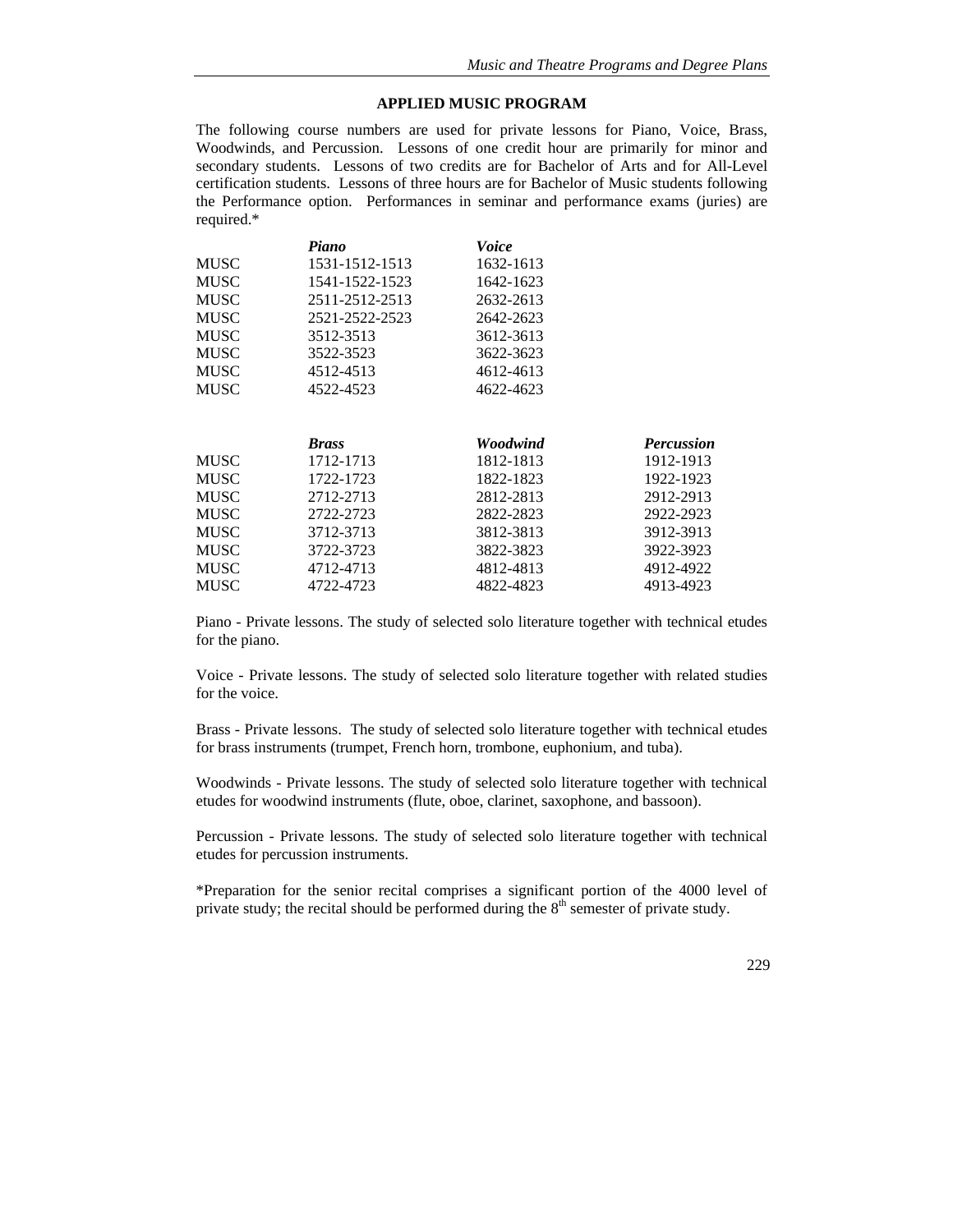#### **BACHELOR OF MUSIC DEGREE - VOICE (PERFORMANCE) REQUIREMENTS**

| All Music Core Curriculum requirements are shown in the suggested degree program. |  |
|-----------------------------------------------------------------------------------|--|
|                                                                                   |  |
|                                                                                   |  |
|                                                                                   |  |
|                                                                                   |  |
|                                                                                   |  |

**Other requirements for graduation:** *Music Seminar, (8 semesters), Junior Recital, Senior recital and Piano Proficiency Examination*

#### **VOICE (PERFORMANCE) SUGGESTED DEGREE PROGRAM SEQUENCE**

#### *First Semester Hours Second Semester Hours* MUSC 1613 Applied Music 3 MUSC 1623 Applied Music 3 MUSC 1233 Music Theory 3 MUSC 1243 Music Theory 3 MUSC 1211 Sight Sing/Ear Train I 1 MUSC 1221 Sight-Sing/Ear Train II 1 MUSC 1551 Functional Piano for Music Majors I 1 MUSC 1561 Functional Piano for Music Majors II<br>Univ. Choir 1 MUSC 1121 Univ. Choir 1 MUSC 1121 Univ. Choir 1 MUSC 1611 French Diction 1 MUSC 1621 German Diction 1 ENGL 1123 Freshman Composition I 3 ENGL 1133 Freshman Composition II 3 SPCH Fund. of Speech Communication 3 HIST 1313 U.S. to 1876 3 *Total 16 Total 16* **SOPHOMORE YEAR**  *First Semester Hours Second Semester*<br>3 **MUSC** 2623  *Hours* MUSC 2613 Applied Music 3 MUSC 2623 Applied Music 3 MUSC 2213 Music Theory 3 MUSC 2223 Music Theory 3 MUSC 2211 Sight Sing/Ear Train III 1 MUSC 2221 Sight Sing/Ear Train IV 1 Humanities 3 MUSC 2561 Functional Piano for Music Majors IV 1 MUSC 2121 Univ. Choir 1 MUSC 2121 Univ. Choir 1 MUSC 2551 Functional Piano for Music Majors III 1 MUSC 2323 Music Literature 3 MUSC 1631 Italian Diction 1 POSC 1113 American Government I 3 Natural Science 3 MUSC 1641 English Diction 1

*Total 16 Total 16*

#### **FRESHMAN YEAR**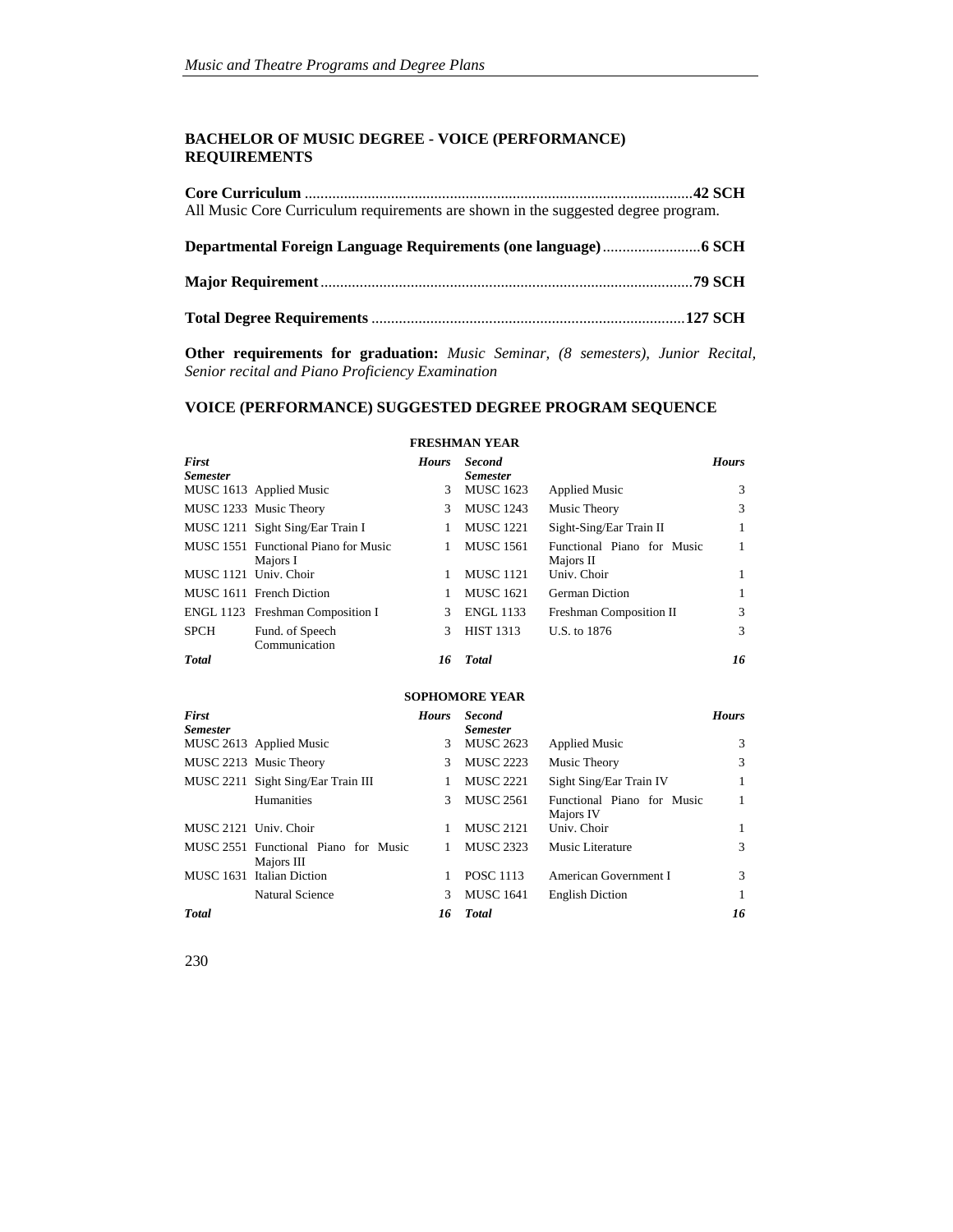| <b>JUNIOR YEAR</b>              |                             |              |                                  |                               |              |  |
|---------------------------------|-----------------------------|--------------|----------------------------------|-------------------------------|--------------|--|
| <b>First</b><br><b>Semester</b> |                             | <b>Hours</b> | <b>Second</b><br><b>Semester</b> |                               | <b>Hours</b> |  |
|                                 | MUSC 3613 Applied Music     | 3            | <b>MUSC 3623</b>                 | <b>Applied Music</b>          | 3            |  |
|                                 | MUSC 3313 Music History     | 3            | <b>MUSC 3323</b>                 | Music History                 | 3            |  |
|                                 | MUSC 3212 Analysis of Music |              | <b>MUSC 3222</b>                 | Analysis of Music             | 2            |  |
| MUSC 3121 Univ. Choir           |                             |              | <b>MUSC 3121</b>                 | Univ. Choir                   |              |  |
|                                 | MUSC 1413 Music Technology  | 3            | Language                         | <b>SPAN 1023 or FREN 1023</b> | 3            |  |
| Language                        | SPAN 1013 or FREN 1013      | 3            | <b>POSC 1123</b>                 | American Government II        | 3            |  |
| <b>Total</b>                    |                             | 15           | <b>Total</b>                     |                               | 15           |  |

## **SENIOR YEAR**

| <b>First</b><br><b>Semester</b> |                                   | <b>Hours</b> | <b>Second</b><br><b>Semester</b> |                            | <b>Hours</b> |
|---------------------------------|-----------------------------------|--------------|----------------------------------|----------------------------|--------------|
|                                 | MUSC 4613 Applied Music           | 3.           | <b>MUSC 4623</b>                 | <b>Applied Music</b>       | 3            |
| MUSC 4121 Univ. Choir           |                                   |              | <b>MUSC 4121</b>                 | Univ. Choir                |              |
|                                 | Social and Behavioral<br>Sciences | 3            | MUSC 3242                        | Counterpoint               | 2            |
| MUSC 3632 Opera                 |                                   | 2            | <b>MUSC 4632</b>                 | Opera                      | 2            |
|                                 | MUSC 3232 Counterpoint            | 2            |                                  | <b>Natural Science</b>     | 3            |
| MUSC 4012 Conducting            |                                   | 2.           | <b>HIST 1323</b>                 | U.S. 1876 to Present       | 3            |
|                                 | MATH 1113 College Algebra         | 3            |                                  | Visual and Performing Arts | 3            |
| <b>Total</b>                    |                                   | 16           | <b>Total</b>                     |                            | 17           |

## **BACHELOR OF MUSIC DEGREE - PIANO (PERFORMANCE) REQUIREMENTS**

| All Music Core Curriculum requirements are shown in the suggested degree program. |  |
|-----------------------------------------------------------------------------------|--|
|                                                                                   |  |
|                                                                                   |  |
|                                                                                   |  |
| Other requirements for graduation: Music Seminar (9 semesters) Innier Begital     |  |

**Other requirements for graduation:** *Music Seminar, (8 semesters), Junior Recital, Senior recital and Piano Proficiency Examination*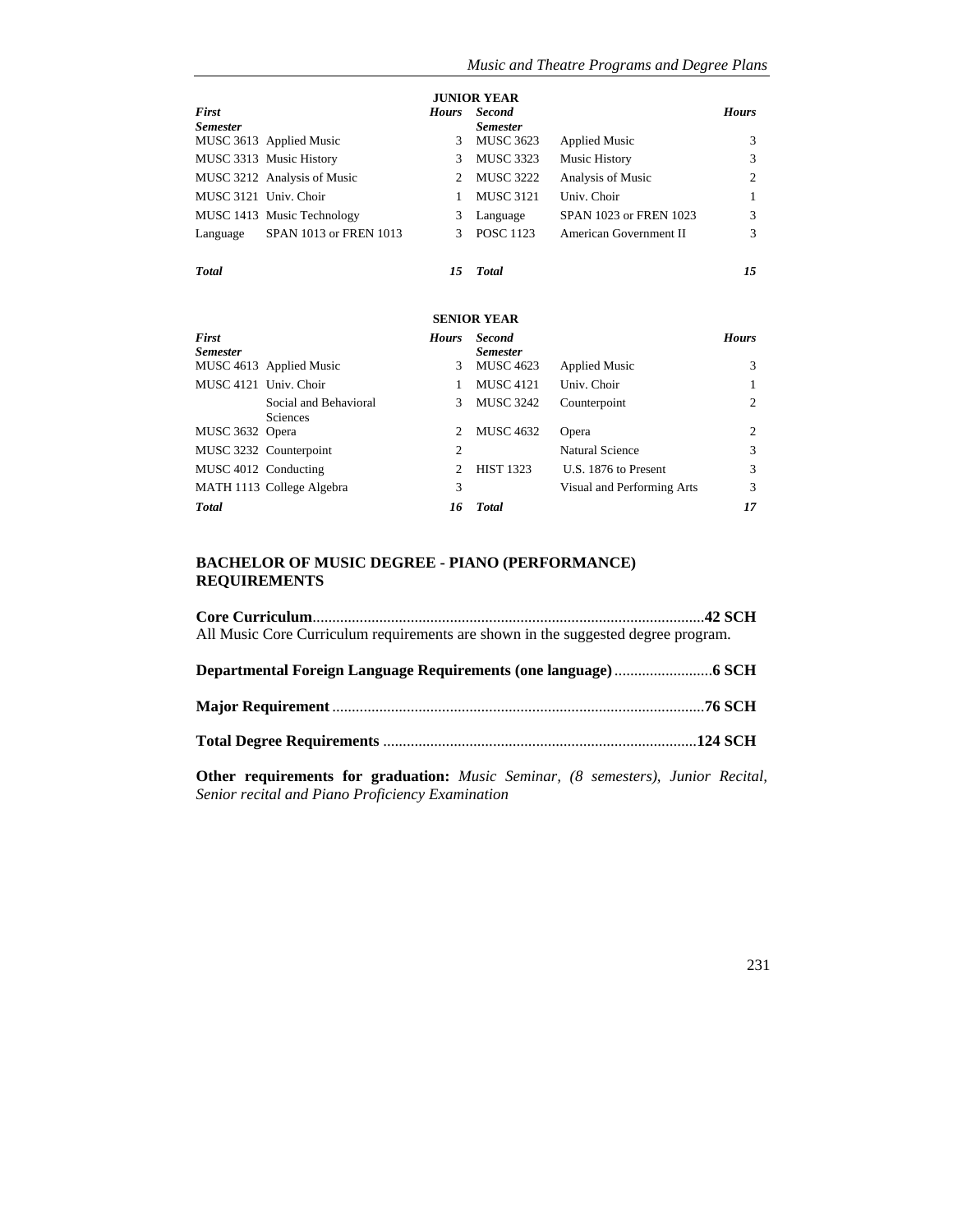## **PIANO (PERFORMANCE) SUGGESTED DEGREE PROGRAM SEQUENCE**

#### **FRESHMAN YEAR**  *First Semester Hours Second Semester Hours* 3 MUSC 1523 Applied Music 3 MUSC 1233 Music Theory 3 MUSC 1243 Music Theory 3 MUSC 1211 Sight Sing/Ear Train I 1 1 MUSC 1221 Sight-Sing/Ear Train II 1 MUSC 1121 Univ. Choir (or Band) 1 MUSC 1121 Univ. Choir (or Band) 1 ENGL 1123 Freshman Composition I 3 ENGL 1133 Freshman Composition II 3 SPCH Fund. of Speech Communication 3 HIST 1313 U.S. to 1876 3 *Total 14 Total 14*

| <b>SOPHOMORE YEAR</b> |                                    |              |                 |                                   |               |  |
|-----------------------|------------------------------------|--------------|-----------------|-----------------------------------|---------------|--|
| First                 |                                    | <b>Hours</b> | <b>Second</b>   |                                   | <b>Hours</b>  |  |
| <b>Semester</b>       |                                    |              | <b>Semester</b> |                                   |               |  |
|                       | MUSC 2513 Applied Music            | 3            |                 | MUSC 2523 Applied Music           | 3             |  |
|                       | MUSC 2213 Music Theory             | 3            |                 | MUSC 2223 Music Theory            | 3             |  |
|                       | MUSC 2211 Sight Sing/Ear Train III | 1            |                 | MUSC 2221 Sight Sing/Ear Train IV |               |  |
|                       | <b>Humanities</b>                  | 3            |                 | MUSC 2323 Music Literature        | 3             |  |
|                       | MUSC 2121 Univ. Choir (or Band)    | 1            |                 | MUSC 2121 Univ. Choir (or Band)   |               |  |
|                       | Natural Science                    | 3            |                 |                                   |               |  |
|                       | POSC 1113 American Government I    | 3            |                 | POSC 1123 American Government II  | $\mathcal{R}$ |  |
| <b>Total</b>          |                                    | 17           | <b>T</b> otal   |                                   | 14            |  |

#### **JUNIOR YEAR**

| First           |                                 | <b>Hours</b> | <b>Second</b>    |                                 | <b>Hours</b>  |
|-----------------|---------------------------------|--------------|------------------|---------------------------------|---------------|
| <b>Semester</b> |                                 |              | <b>Semester</b>  |                                 |               |
|                 | MUSC 3513 Applied Music         | 3            |                  | MUSC 3523 Applied Music         | $\mathcal{R}$ |
|                 | MUSC 3313 Music History         | 3            |                  | MUSC 3323 Music History         | 3             |
|                 | MUSC 3212 Analysis of Music     | 2            |                  | MUSC 3222 Analysis of Music     | 2             |
|                 | MUSC 3121 Univ. Choir (or Band) |              |                  | MUSC 3121 Univ. Choir (or Band) | 1             |
|                 | MUSC 1413 Music Technology      | 3            | Language         | SPAN 1023 or FREN 1023          | 3             |
| Language        | SPAN 1013 or FREN 1013          | 3            | <b>HIST 1323</b> | The U.S.-1876 to Present        | 3             |
|                 | MUSC 3232 Counterpoint          | 2            |                  | MUSC 3242 Counterpoint          | 2             |
|                 |                                 |              |                  |                                 |               |
| <b>Total</b>    |                                 | 17           | <b>T</b> otal    |                                 | 17            |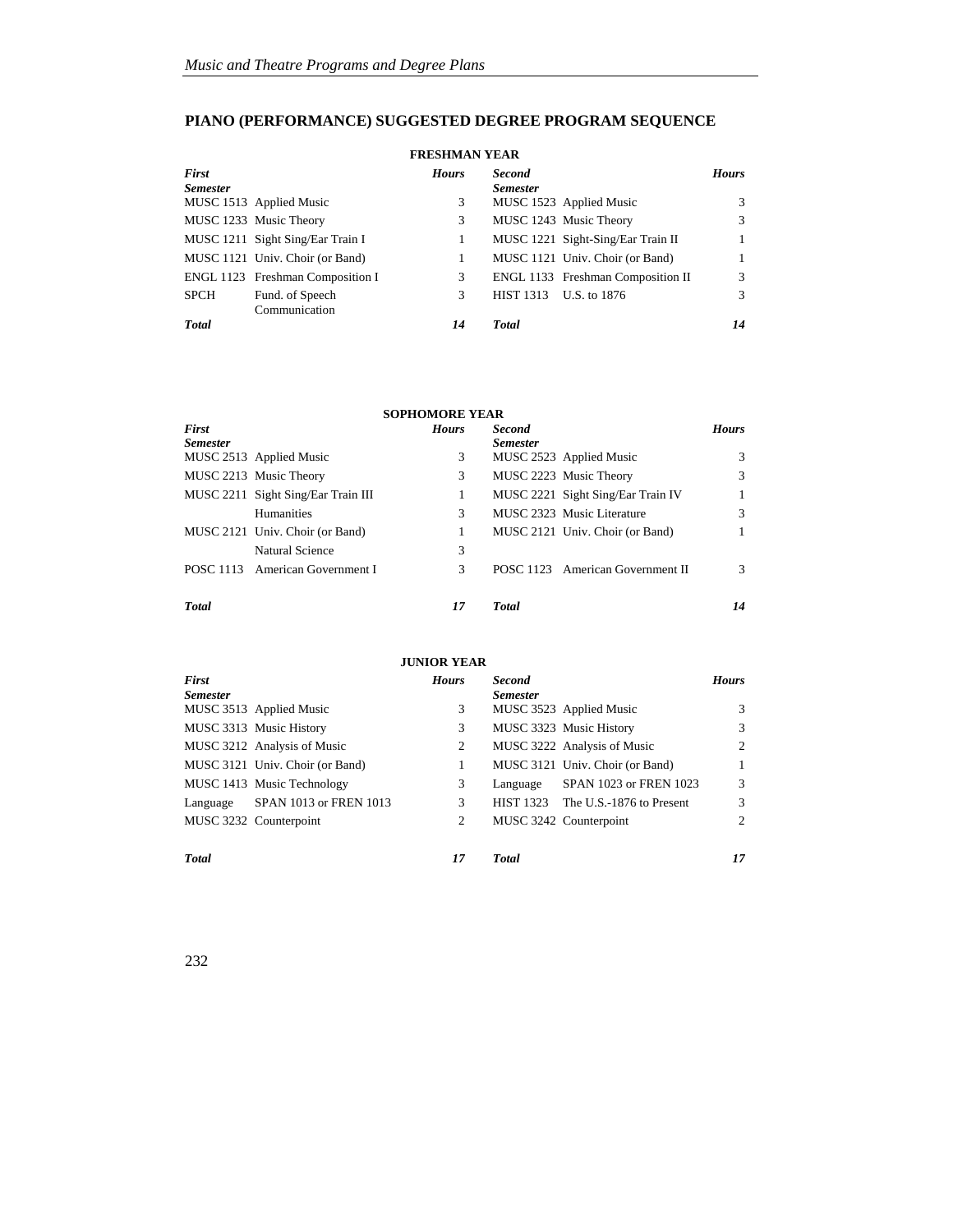| <b>First Semester</b> |                        | <b>Hours</b> | <b>Second</b><br><b>Semester</b> |                                                                 | <b>Hours</b> |
|-----------------------|------------------------|--------------|----------------------------------|-----------------------------------------------------------------|--------------|
| <b>MUSC 4513</b>      | <b>Applied Music</b>   | 3            |                                  | MUSC 4523 Applied Music                                         | 3            |
| <b>MUSC 4121</b>      | Univ. Choir (or Band)  |              |                                  | MUSC 4121 Univ. Choir (or Band)                                 | $\mathbf{1}$ |
|                       | <b>Natural Science</b> | 3            |                                  | MUSC 3532 Accompanying                                          | 2            |
| <b>MUSC 4012</b>      | Conducting             | 2            |                                  | MUSC 4533 Piano Pedagogy                                        | 3            |
| <b>MUSC 4532</b>      | Piano Literature       | 2            | <b>MUSC</b>                      | Music Elective                                                  | 2            |
| <b>MATH 1113</b>      | College Algebra        | 3            |                                  | Social and Behavioral<br>Sciences<br>Visual and Performing Arts | 3<br>3       |
|                       |                        |              |                                  |                                                                 |              |
| <b>Total</b>          |                        | 14           | <b>Total</b>                     |                                                                 | 17           |

#### **SENIOR YEAR**

# **BACHELOR OF MUSIC DEGREE – WINDS OR PERCUSSION INSTRUMENTS (PERFORMANCE) REQUIREMENTS**

**Other requirements for graduation:** *Music Seminar, (8 semesters), Junior Recital, Senior recital and Piano Proficiency Examination*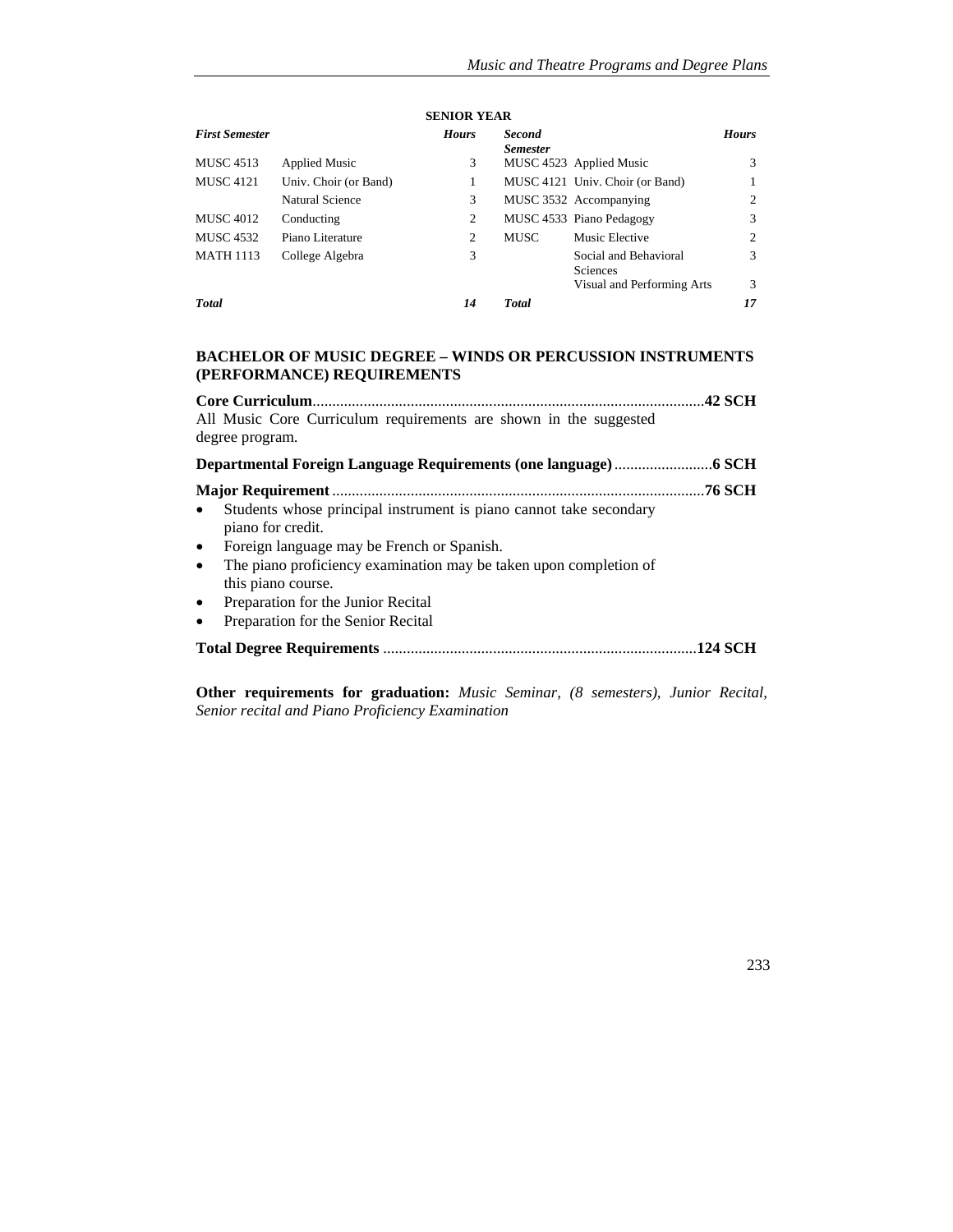# **WINDS OR PERCUSSION INSTRUMENTS (PERFORMANCE) SUGGESTED DEGREE PROGRAM SEQUENCE**

| <b>FRESHMAN YEAR</b>    |                                                     |                    |                        |                               |                |  |  |
|-------------------------|-----------------------------------------------------|--------------------|------------------------|-------------------------------|----------------|--|--|
| First                   |                                                     | <b>Hours</b>       | <b>Second Semester</b> |                               | <b>Hours</b>   |  |  |
| Semester                |                                                     |                    |                        |                               |                |  |  |
| <b>MUSC</b>             | <b>Applied Music</b>                                | 3                  | MUSC                   | <b>Applied Music</b>          | 3              |  |  |
|                         | MUSC 1233 Music Theory                              | 3                  | <b>MUSC 1243</b>       | Music Theory                  | 3              |  |  |
|                         | MUSC 1211 Sight Sing/Ear Train I                    | 1                  | <b>MUSC 1221</b>       | Sight Sing/Ear Train II       | 1              |  |  |
|                         | MUSC 1551 Functional Piano I                        | 1                  | <b>MUSC 1561</b>       | Functional Piano II           | 1              |  |  |
| <b>MUSC</b>             | Large Ensemble                                      | $\mathbf{1}$       | <b>MUSC</b>            | Large Ensemble                | $\mathbf{1}$   |  |  |
|                         | ENGL 1123 Freshman Composition I                    | 3                  | <b>ENGL 1133</b>       | Freshman Composition II       | 3              |  |  |
| <b>SPCH</b>             | Fund. of Speech<br>Communication                    | 3                  | <b>HIST 1313</b>       | U.S. to 1876                  | 3              |  |  |
| <b>Total</b>            |                                                     | 15                 | <b>Total</b>           |                               | 15             |  |  |
|                         |                                                     |                    | <b>SOPHOMORE YEAR</b>  |                               |                |  |  |
| First                   |                                                     | <b>Hours</b>       | <b>Second Semester</b> |                               | <b>Hours</b>   |  |  |
| <b>Semester</b><br>MUSC | <b>Applied Music</b>                                | 3                  | MUSC                   | <b>Applied Music</b>          | 3              |  |  |
|                         | MUSC 2213 Music Theory                              | 3                  | <b>MUSC 2223</b>       | Music Theory                  | 3              |  |  |
|                         | MUSC 2211 Sight Sing/Ear Train III                  | 1                  | <b>MUSC 2221</b>       | Sight Sing/Ear Train IV       | 1              |  |  |
|                         | MUSC 2551 Functional Piano III                      | 1                  | <b>MUSC 2323</b>       | Music Literature              | 3              |  |  |
| MUSC                    | Large Ensemble                                      | 1                  | MUSC                   | Large Ensemble                | 1              |  |  |
|                         | <b>Natural Science</b>                              | 3                  | <b>MUSC 2561</b>       | <b>Functional Piano IV</b>    | $\mathbf{1}$   |  |  |
|                         | POSC 1113 American Government I                     | 3                  | <b>POSC 1123</b>       | <b>American Government II</b> | 3              |  |  |
|                         |                                                     |                    |                        |                               |                |  |  |
| <b>Total</b>            |                                                     | 15                 | <b>Total</b>           |                               | 15             |  |  |
|                         |                                                     | <b>JUNIOR YEAR</b> |                        |                               |                |  |  |
| <b>First</b>            |                                                     | <b>Hours</b>       | <b>Second Semester</b> |                               | <b>Hours</b>   |  |  |
| <b>Semester</b><br>MUSC | <b>Applied Music</b>                                | 3                  | MUSC                   | <b>Applied Music</b>          | 3              |  |  |
|                         | MUSC 3313 Music History                             | 3                  | <b>MUSC 3323</b>       | Music History                 | 3              |  |  |
|                         | MUSC 3212 Analysis of Music                         | $\overline{2}$     | <b>MUSC 3222</b>       | Analysis of Music             | $\mathfrak{2}$ |  |  |
|                         | MUSC 1413 Music Technology                          | 3                  | MUSC                   | Large Ensemble                | $\mathbf{1}$   |  |  |
| MUSC                    | Large Ensemble                                      | 1                  | Language               | SPAN 1023 or FREN 1023        | 3              |  |  |
|                         | MUSC 3462 Instrumental Literature and<br>Techniques | $\overline{2}$     |                        | Humanities                    | 3              |  |  |
| Language                | SPAN 1013 or FREN 1013                              | 3                  |                        |                               |                |  |  |
| <b>Total</b>            |                                                     | 17                 | <b>Total</b>           |                               | 15             |  |  |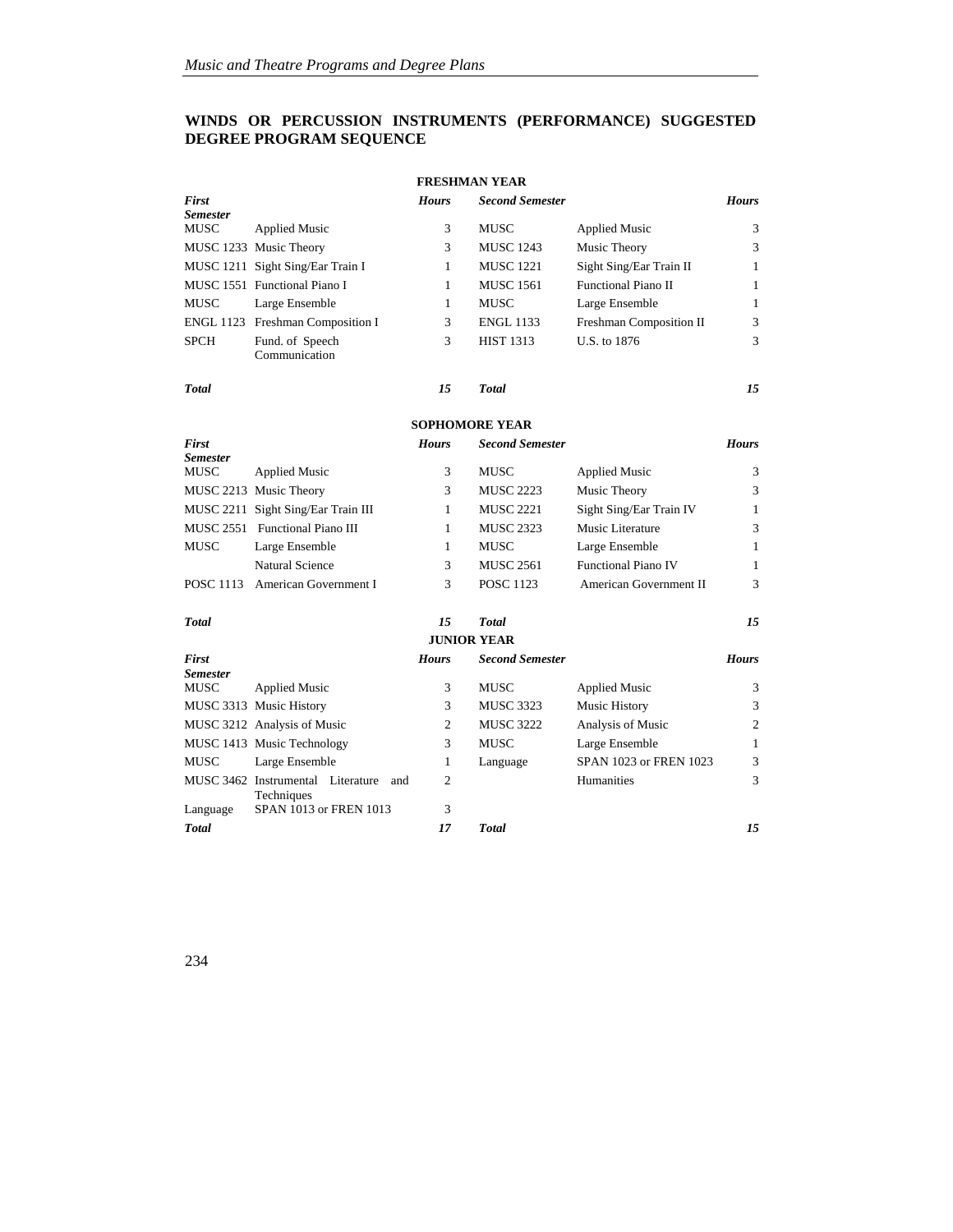| First<br><b>Semester</b> |                                          | <b>Hours</b> | <b>Second Semester</b> |                            | <b>Hours</b> |
|--------------------------|------------------------------------------|--------------|------------------------|----------------------------|--------------|
|                          | MUSC 1000 Music Seminar                  | $\mathbf{0}$ | <b>MUSC 1000</b>       | Music Seminar              | $\Omega$     |
| <b>MUSC</b>              | <b>Applied Music</b>                     | 3            | <b>MUSC</b>            | <b>Applied Music</b>       | 3            |
| <b>MUSC</b>              | Large Ensemble                           | 1            | <b>MUSC</b>            | Large Ensemble             |              |
|                          | Social and Behavioral<br><b>Sciences</b> | 3            |                        | Natural Sciences           | 3            |
|                          | MUSC 3232 Counterpoint                   | 2            | <b>MUSC 3242</b>       | Counterpoint               | 2            |
| MUSC 4012 Conducting     |                                          | 2            | <b>MUSC</b>            | Music Elective             | 3            |
| <b>HIST 1323</b>         | The U.S.-1876 to Present                 | 3            | <b>MATH 1113</b>       | College Algebra            | 3            |
|                          |                                          |              |                        | Visual and Performing Arts | 3            |
| <b>Total</b>             |                                          | 14           | <b>Total</b>           |                            | 18           |

#### **SENIOR YEAR**

#### **MUSIC ALL-LEVEL CERTIFICATION REQUIREMENTS**

| All Music Core Curriculum requirements are shown in the suggested degree program. |
|-----------------------------------------------------------------------------------|

**Departmental Foreign Language Requirement (one language)** ...........................**6 SCH** 

**Major Requirements** .............................................................................................. **74 SCH**  Applied Music (piano, voice, wind, or percussion instruments) - 8 semesters

Large Ensemble (band or choir) - 8 semesters

MUSC 1211, 1221, 1233, 1243, 1413, 1431, 1551, 1561, 2211, 2213, 2221, 2223, 2323, 2551, 2561, 3212, 3222, 3313, 3323, 4012, 4022 or 4032and Music Electives. Voice majors are required to take 4 SCH of Vocal Diction classes in addition to the other major requirements. Piano majors should not take the 4 SCH in Functional Piano.

In addition to the above major courses, music students seeking all-level certification are required to take MUSC 1612, or 1622, 2411, 2421, 2431, 2441, 3462, or 3472, 4562 for coverage of the essential knowledge and skills required by the Texas State Board for Educator Certification.

| CUIN 3003, 3013, 4003, 4013, and 4813 |  |
|---------------------------------------|--|

|--|--|--|

**Other requirements for graduation:** *Music Seminar, (8 semesters), Senior recital and Piano Proficiency Examination*